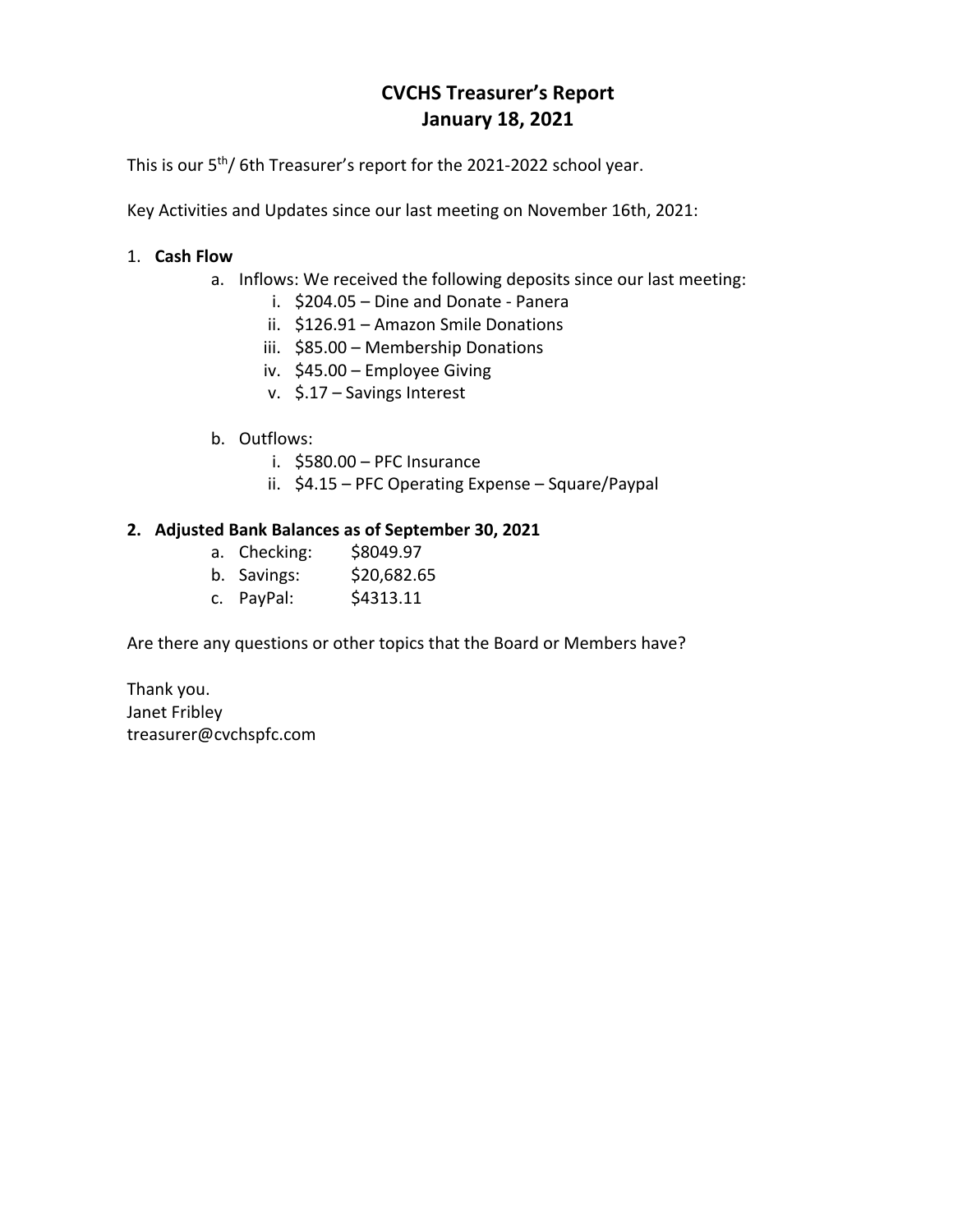#### CVCHS PFC Income Expense Report Period Ending 12-31-21

8/1/2021 through 7/31/2022 Using FY 2021-2022

|                                       | 8/1/2021 |               | 7/31/2022    |  |
|---------------------------------------|----------|---------------|--------------|--|
| Category                              | Actual   | <b>Budget</b> | Difference   |  |
|                                       |          |               |              |  |
| <b>INCOME</b>                         | 1,929.20 | 13,500.00     | $-11,570.80$ |  |
| 4010 - Membership Donations           | 885.00   | 8,000.00      | $-7,115.00$  |  |
| 4020 - Employee Giving                | 75.00    | 200.00        | $-125.00$    |  |
| 4230 - Amazon Smile Donations         | 267.28   | 300.00        | $-32.72$     |  |
| 4312 - Savings Interest Earned        | 0.88     | 0.00          | 0.88         |  |
| 4410 - Dine and Donate                | 556.59   | 3,000.00      | $-2,443.41$  |  |
| 4420 - Bingo Fundraising              | 144.45   | 2,000.00      | $-1,855.55$  |  |
| <b>EXPENSES</b>                       | 1,094.19 | 12,768.00     | 11,673.81    |  |
| 5010 - PFC Operating Expense          | 27.29    | 175.00        | 147.71       |  |
| 5020 - PFC Insurance                  | 580.00   | 580.00        | 0.00         |  |
| 5040 - PFC Postage and PO Box Renewal | 0.00     | 162.00        | 162.00       |  |
| 5060 - PFC Tax Prep and Fees          | $-10.00$ | 510.00        | 520.00       |  |
| 5070 - Web Related Expenses           | 0.00     | 341.00        | 341.00       |  |
| 5090 - Bingo Painting Expenses        | 0.00     | 500.00        | 500.00       |  |
| 6110 - Hospitality Expenses           | 0.00     | 2,000.00      | 2,000.00     |  |
| 6120 - Staff Support                  | 252.45   | 0.00          | $-252.45$    |  |
| 7270 - Senior Activities              | 100.00   | 3,000.00      | 2,900.00     |  |
| 7280 - Senior Awards Desert           | 0.00     | 500.00        | 500.00       |  |
| 7290 - Scholarships                   | 0.00     | 3,000.00      | 3,000.00     |  |
| 8020 - Misc Expenses - TShirts Order  | 0.00     | 2,000.00      | 2,000.00     |  |
| <b>Net Difference:</b>                | 835.01   | 732.00        | 103.01       |  |

1/14/2022 Page 1